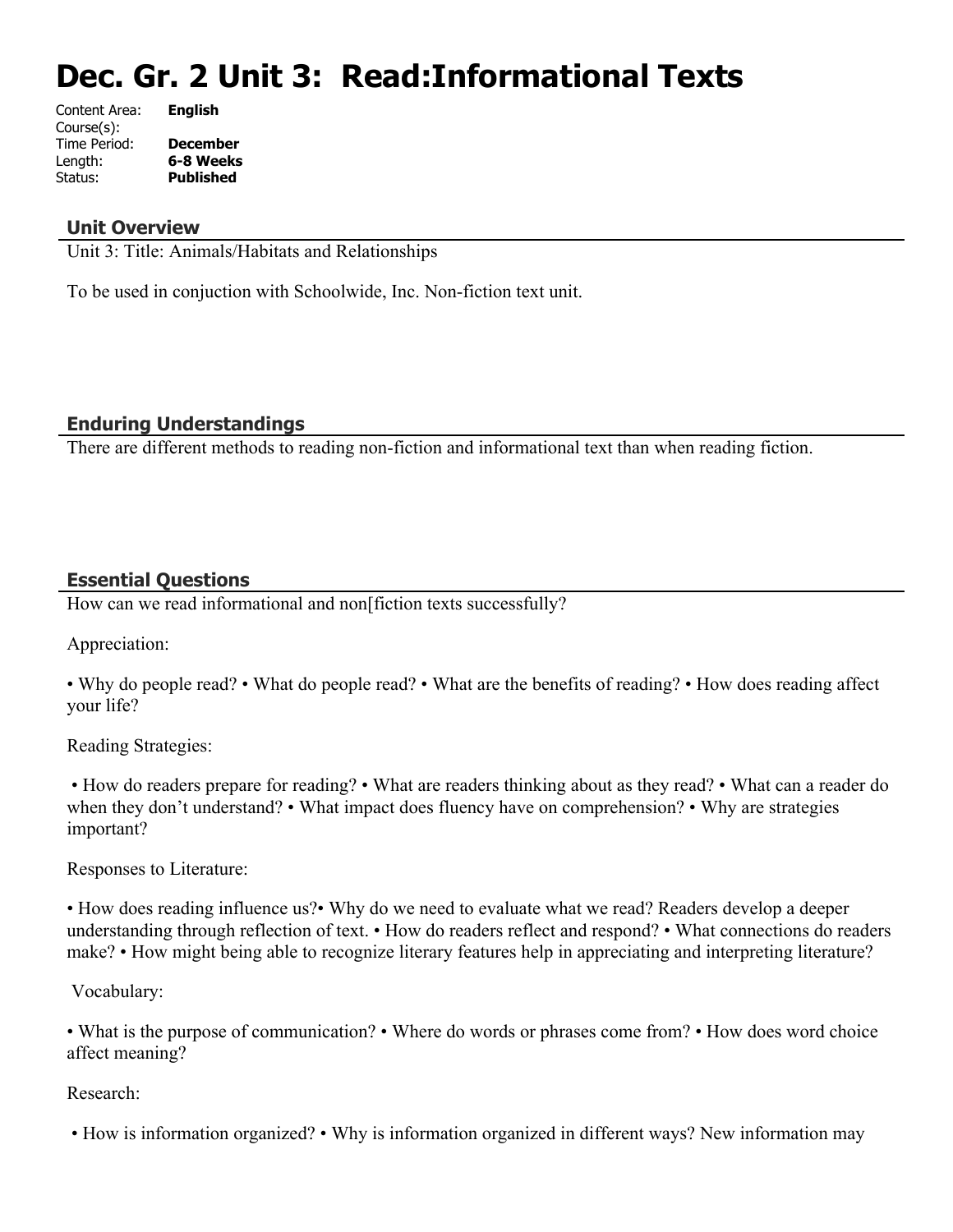result in a new idea or a change of stance. • Why do we ask questions?

Effective communication

 • How does the audience influence the format of your writing? • How does the purpose influence the format of your writing? Writing Process Writers have a purpose for writing. • Why do we write? • How is your style of writing influenced by purpose? • What is the importance of sharing? Writing is a multi-stage process. • How do we approach writing? • How does each step in the process impact your writing? Writing is a reflective process. • How do we evaluate writing? • How can we use evaluation and reflection to improve our writing? Grammar & Mechanics Written communication and proper grammar mechanics promote fluency of communication. • What is the purpose of applying grammar and mechanics skills?

Spelling:

 • Why is it important to use correct spelling? • How can usage of spelling rules and patterns improve written communication? • What are the benefits of using resources to improve your spelling? Handwriting Legibility improves communication. • What role does handwriting play in communication?

Listening: Listening skills are critical for learning and communicating.

• How do you listen? • What impact does listening have? Speaking People communicate through speaking. • How do you speak effectively? • In what ways are ideas communicated orally? Viewing Visual materials enhance understanding. • How do the visual materials send messages? • How do visuals impact our thoughts and actions? • How does one analyze and evaluate visual materials

# **Instructional Strategies & Learning Activities**

Shared Reading **Guided Reading Phonics/Word Study** 

| $\Box$ Review setting while                         | $\Box$ Discuss the role of | See Fundations |
|-----------------------------------------------------|----------------------------|----------------|
| reading realistic fiction                           | setting.                   | curriculum     |
| set in nature                                       |                            |                |
|                                                     | Independently read         |                |
| $\Box$ Share poetry about                           | chapter books according    |                |
| animals and the                                     | to ability                 |                |
| environment                                         |                            |                |
|                                                     | $\Box$ Read informational  |                |
| $\Box$ Read informational                           | books according to         |                |
| texts pertaining to unit of ability. Review concept |                            |                |
| study and discuss text                              | lof                        |                |
|                                                     |                            |                |
| features of informational main idea and paragraph   |                            |                |
| texts (table of contents,                           | structure.                 |                |
|                                                     |                            |                |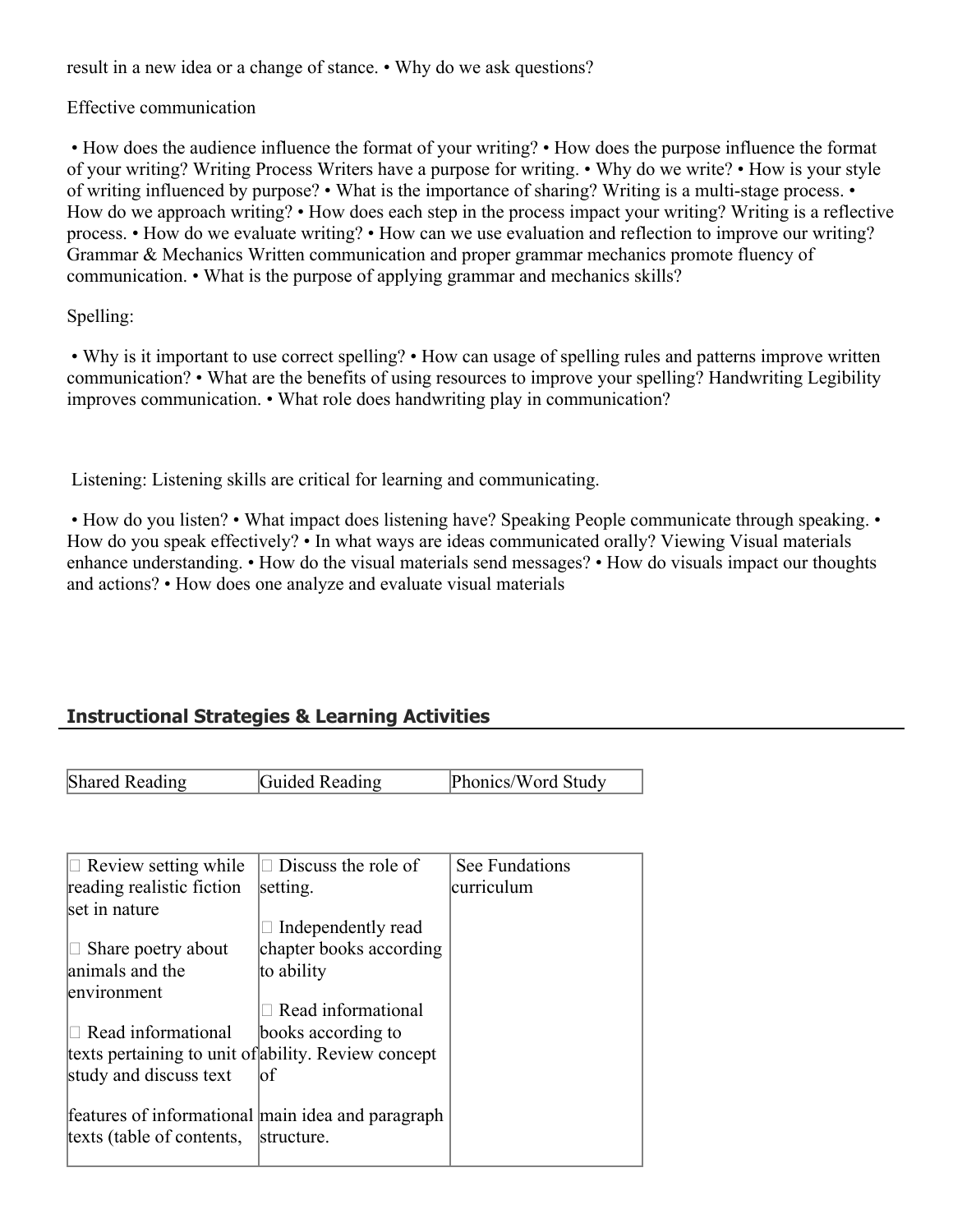| glossary, main idea       | $\Box$ Guided students while |  |
|---------------------------|------------------------------|--|
|                           | reading nonfiction texts     |  |
| sentences, diagrams,      | for information.             |  |
| charts, ect.)             |                              |  |
|                           | Review and reinforce         |  |
| $\Box$ Model taking notes | note-taking skills done in   |  |
| from an informational     | shared reading.              |  |
| text                      |                              |  |
|                           | $\Box$ Utilize the Guided    |  |
|                           | Reading Checklist and        |  |
|                           | teach to target skills each  |  |
|                           | student needs to gain.       |  |

| <b>CONTENT</b>          |                               |                                        |                                                  |
|-------------------------|-------------------------------|----------------------------------------|--------------------------------------------------|
| AREA:                   |                               |                                        |                                                  |
| English                 | $GRADE: 2$ UNIT #: 3          |                                        | <b>UNIT NAME: Describing the World Around Us</b> |
| Language                |                               |                                        |                                                  |
| <b>Arts</b>             |                               |                                        |                                                  |
|                         |                               | <b>STUDENT LEARNING</b>                |                                                  |
| $\#$                    | <b>OBJECTIVES</b>             |                                        | <b>CORRESPONDING CCSS/NJCCCS</b>                 |
|                         | Describe key details of a     |                                        | RL.2.1                                           |
|                         |                               | read text by asking questions          |                                                  |
| $\mathbf{1}$            | such as who, what, where,     |                                        |                                                  |
|                         | when, why, and how.           |                                        |                                                  |
|                         | Recall and describe the       |                                        | RL.2.2                                           |
|                         | central message, lesson, or   |                                        |                                                  |
| $\boldsymbol{2}$        | moral of a story including    |                                        |                                                  |
|                         | fables and folktales from     |                                        |                                                  |
|                         | diverse cultures.             |                                        |                                                  |
|                         | Describe how characters       |                                        | RL.2.3                                           |
| $\overline{\mathbf{3}}$ |                               | respond to major story events          |                                                  |
|                         | and challenges.               |                                        |                                                  |
|                         |                               | Describe the feeling and tone $RL.2.4$ |                                                  |
|                         | words and phrases (e.g.,      |                                        |                                                  |
|                         | regular beats, alliterations, |                                        |                                                  |
| 4                       | rhymes, repeated lines)       |                                        |                                                  |
|                         |                               | supply rhythm and meaning              |                                                  |
|                         | in a story, poem, or song.    |                                        |                                                  |
|                         | Describe the structure of a   |                                        |                                                  |
|                         |                               | story including a description          |                                                  |
| 5                       | of the introduction and       |                                        | RL.2.5                                           |
|                         | closing action.               |                                        |                                                  |
|                         | Read with expression, a       |                                        |                                                  |
|                         | change in voice tone and      |                                        |                                                  |
| 6                       | demeanor to acknowledge       |                                        | RL.2.6                                           |
|                         | differences in characters'    |                                        |                                                  |
|                         | points of view.               |                                        |                                                  |
|                         | Use print or digital text and |                                        |                                                  |
| $\overline{7}$          | illustrations to develop      |                                        | RL.2.7                                           |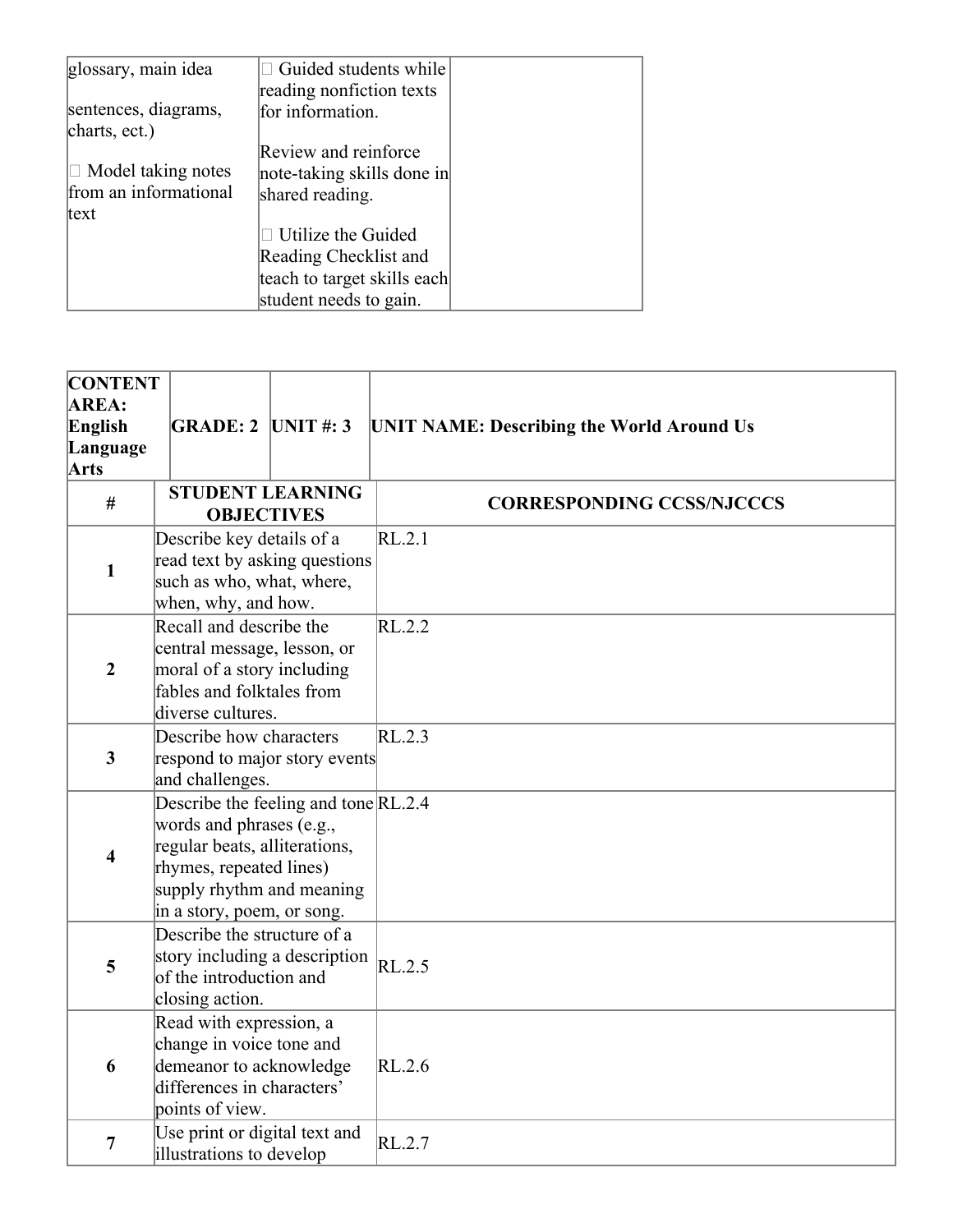|    | understanding of characters,                                                                                                                                                                                                                                                                                                                                                                                                         |          |
|----|--------------------------------------------------------------------------------------------------------------------------------------------------------------------------------------------------------------------------------------------------------------------------------------------------------------------------------------------------------------------------------------------------------------------------------------|----------|
| 8  | setting, or plot.<br>Outline the similarities and<br>differences between two<br>versions of the same story<br>(e.g., Cinderella stories)<br>written from the perspective<br>of two different cultures or<br>authors.                                                                                                                                                                                                                 | RL.2.9   |
| 9  | Determine the meaning of<br>words and phrases in a text<br>using text features and<br>context clues.                                                                                                                                                                                                                                                                                                                                 | RI.2.4   |
| 10 | • Associate symbols<br>(graphemes) with<br>sounds (phonemes),<br>and sounds with<br>symbols, for vowel<br>diphthongs (e.g. au,<br>ou/ow, <u>oi/oy</u> .<br>• Associate symbols<br>(graphemes) with<br>sounds (phonemes),<br>and sounds with<br>symbols, for (e.g. ar,<br>$er, ir, or, ur$ .<br>• Apply vowel pattern<br>pronunciation<br>generalizations to<br>read words with these<br>vowel diphthongs and<br>r-controlled vowels. | RF.2.3.b |
| 11 | Decode words with common<br>prefixes (e.g., <i>un-</i> , <i>dis-</i> , <i>re-</i> ,<br>pre-, mis) and common<br>suffixes $(e.g.,$<br><u>-ful, -less, er)</u>                                                                                                                                                                                                                                                                         | RF.2.3.d |
| 12 | Identify common irregularly<br>spelled words (e.g., bread,<br>love, would, could, their,<br>there, none, both).                                                                                                                                                                                                                                                                                                                      | RF.2.3.e |
| 13 | Read grade-appropriate<br>irregularly spelled words.                                                                                                                                                                                                                                                                                                                                                                                 | RF.2.3.f |
| 14 | Read grade-level text with<br>purpose and understanding.                                                                                                                                                                                                                                                                                                                                                                             | RF.2.4.a |
| 15 | Read grade-level text orally RF.2.4.b                                                                                                                                                                                                                                                                                                                                                                                                |          |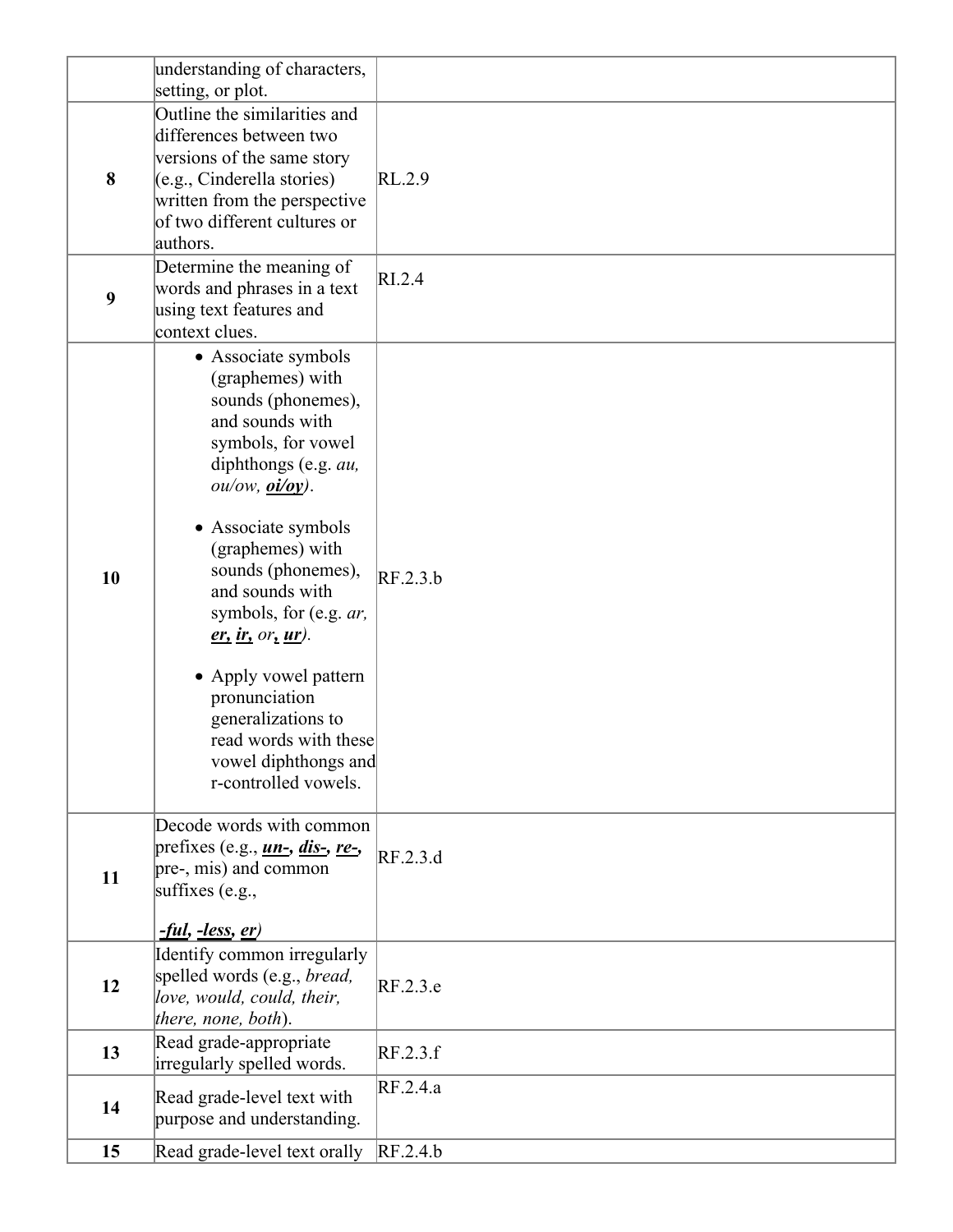|    | with accuracy, appropriate<br>rate, and expression on                                                                                                                                                                                                                                                      |                  |
|----|------------------------------------------------------------------------------------------------------------------------------------------------------------------------------------------------------------------------------------------------------------------------------------------------------------|------------------|
|    | successive readings.                                                                                                                                                                                                                                                                                       |                  |
| 16 | Use decoding skills in<br>conjunction with context to<br>confirm or self-correct word<br>recognition and<br>understanding, rereading as<br>necessary.                                                                                                                                                      | RF.2.4.c         |
| 17 | Write text focused on a<br>clearly stated opinion on a<br>topic or book including<br>reasons supporting the<br>opinion, linking words to<br>connect ideas, and a<br>concluding statement.                                                                                                                  | W.2.1            |
| 18 | Apply the writing process to<br>develop a narrative<br>paragraph that includes an<br>event or series of events,<br>including details describing<br>actions, thoughts and<br>feelings and a concluding<br>statement. Use time order<br>words, irregular plural<br>nouns, and past tense<br>irregular verbs. | W.2.3; L.2.1.b,d |
| 19 | With guidance and support<br>from adults and peers, focus<br>on a topic and strengthen<br>writing as needed by revising<br>and editing simple and<br>compound sentences.                                                                                                                                   | W.2.5; L.2.1.f   |
| 20 | With guidance and support,<br>work with a group to<br>produce and publish a<br>writing piece using digital<br>tools (e.g., laptops).                                                                                                                                                                       | W.2.6            |
| 21 | Take turns responding to<br>grade two topics and texts in<br>small (or larger) group<br>discussions, and when<br>appropriate respond to<br>comments provided by peers<br>and build on comments<br>provided.                                                                                                | SL.2.1.a,b       |
| 22 | Ask for additional<br>information as needed from<br>peers when discussing a read<br>text.                                                                                                                                                                                                                  | SL.2.1.c         |
| 23 | Recount or describe key                                                                                                                                                                                                                                                                                    | SL.2.2           |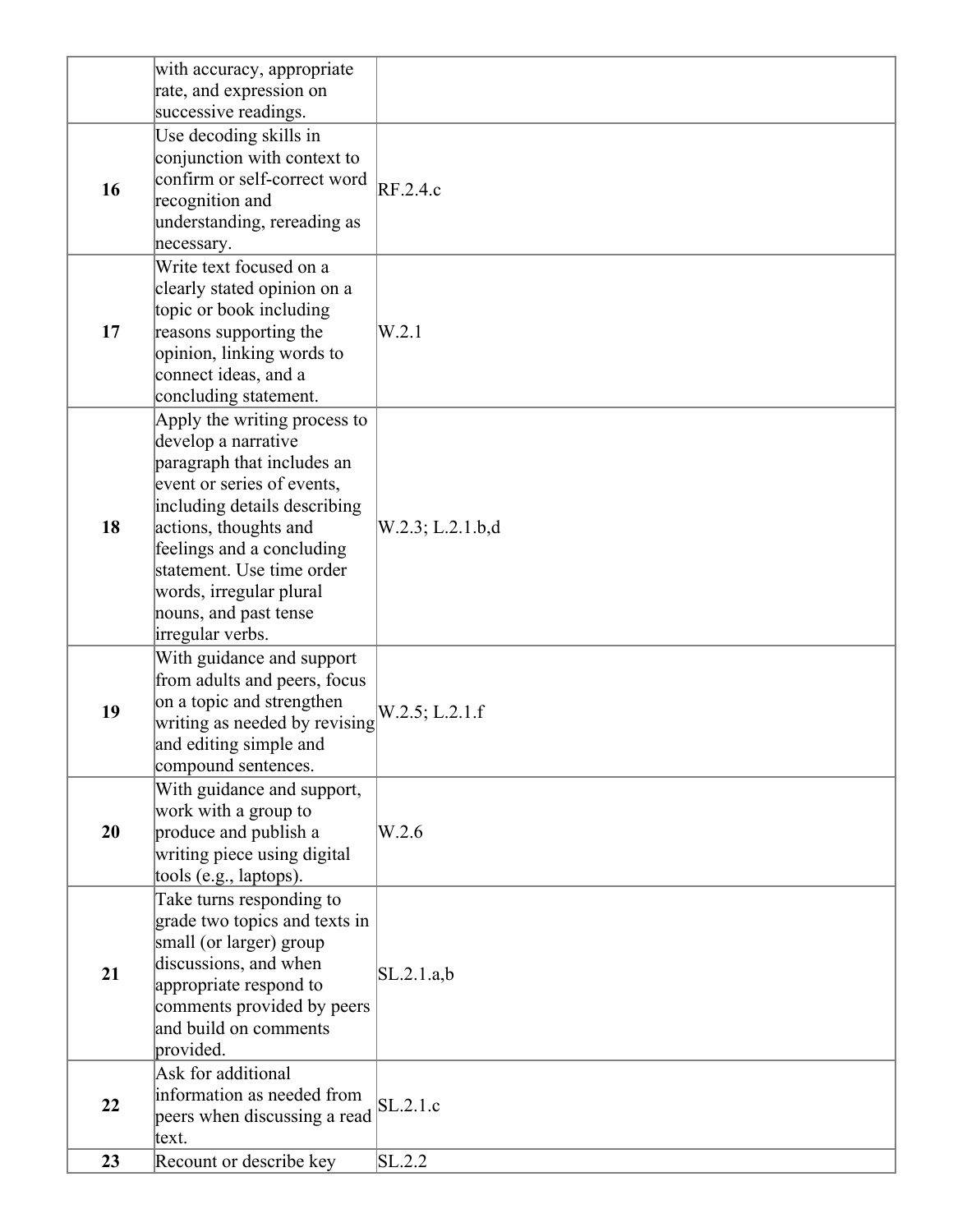|    | story details or facts of a text<br>shared orally or through<br>other media.                                                                           |             |
|----|--------------------------------------------------------------------------------------------------------------------------------------------------------|-------------|
| 24 | Ask and answer questions<br>about information presented<br>to clarify comprehension,<br>gain more information, or<br>deepen understanding.             | SL.2.3      |
| 25 | Speak in complete sentences<br>when appropriate to task and<br>situation in order to provide<br>information to others.                                 | SL.2.6      |
| 26 | Use collective nouns (e.g.,<br>family), reflexive pronouns<br>(e.g., yourself), adjectives,<br>and adverbs appropriately<br>when speaking and writing. | L.2.1.a,c,e |
| 27 | Capitalize holidays, product<br>names, and geographic<br>mames.                                                                                        | L.2.2.a     |
| 28 | Use an apostrophe to form<br>contractions and common<br>possessives.                                                                                   | L.2.2.c     |
| 29 | Apply the knowledge of<br>common root words to<br>understand the meaning of<br>unknown words with the<br>same root.                                    | L.2.4.c     |

# **Integration of Career Readiness, Life Literacies and Key Skills**

| <b>TECH.9.4.2.GCA</b> | <b>Global and Cultural Awareness</b>                                                                                                                                                           |
|-----------------------|------------------------------------------------------------------------------------------------------------------------------------------------------------------------------------------------|
|                       | Individuals from different cultures may have different points of view and experiences.                                                                                                         |
| <b>TECH.9.4.2.CI</b>  | Creativity and Innovation                                                                                                                                                                      |
| TECH.9.4.2.GCA.1      | Articulate the role of culture in everyday life by describing one's own culture and<br>comparing it to the cultures of other individuals (e.g., 1.5.2.C2a, 7.1.NL.IPERS.5,<br>7.1.NL.IPERS.6). |
|                       | A variety of diverse sources, contexts, disciplines, and cultures provide valuable and<br>necessary information that can be used for different purposes.                                       |
|                       | There are actions an individual can take to help make this world a better place.                                                                                                               |
| TECH.9.4.2.Cl.1       | Demonstrate openness to new ideas and perspectives (e.g., 1.1.2.CR1a, 2.1.2.EH.1,<br>6.1.2. Civics CM. 2).                                                                                     |
|                       | Brainstorming can create new, innovative ideas.                                                                                                                                                |
| TECH.9.4.2.CI.2       | Demonstrate originality and inventiveness in work (e.g., 1.3A.2CR1a).                                                                                                                          |
| WRK.9.2.2.CAP.1       | Make a list of different types of jobs and describe the skills associated with each job.                                                                                                       |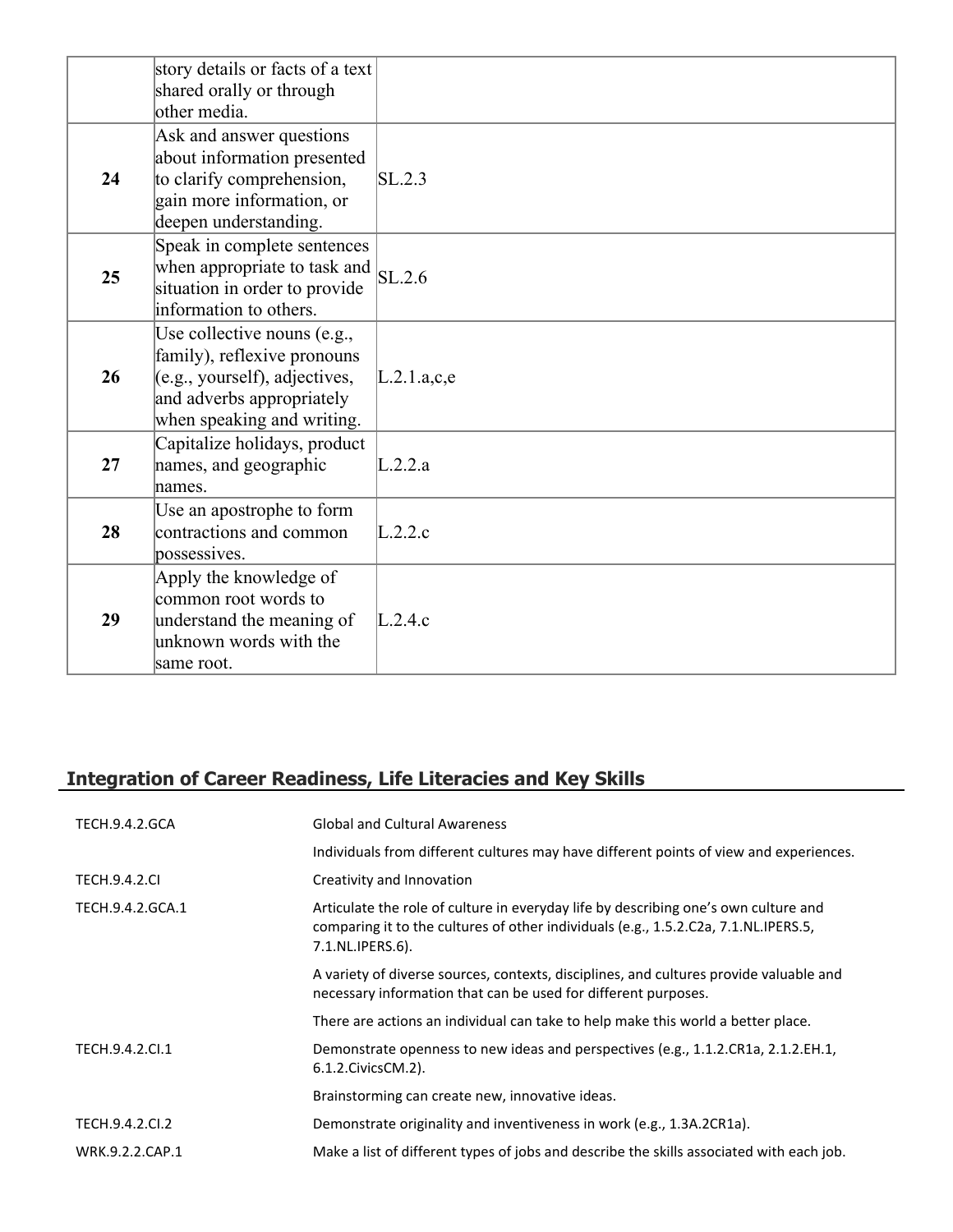|                      | You can give back in areas that matter to you.                                                                                                                                                                          |
|----------------------|-------------------------------------------------------------------------------------------------------------------------------------------------------------------------------------------------------------------------|
| TECH.9.4.2.CT.3      | Use a variety of types of thinking to solve problems (e.g., inductive, deductive).                                                                                                                                      |
|                      | Different types of jobs require different knowledge and skills.                                                                                                                                                         |
| TECH.9.4.2.IML.3     | Use a variety of sources including multimedia sources to find information about topics<br>such as climate change, with guidance and support from adults (e.g., 6.3.2. GeoGI.2,<br>6.1.2. History SE.3, W.2.6, 1-LSI-2). |
| <b>WRK.9.2.2.CAP</b> | Career Awareness and Planning                                                                                                                                                                                           |
| PFL.9.1.2.CR         | Civic Responsibility                                                                                                                                                                                                    |

# **Technology and Design Integration**

Students will interact with Smartboard, Ipads, Chromebooks and document camera.

|                     | Computing technology has positively and negatively changed the way individuals live and<br>work (e.g., entertainment, communication, productivity tools). |
|---------------------|-----------------------------------------------------------------------------------------------------------------------------------------------------------|
| $CS.K-2.8.1.2.CS.1$ | Select and operate computing devices that perform a variety of tasks accurately and<br>quickly based on user needs and preferences.                       |

# **Interdisciplinary Connections**

Students will be learning about animals, their habits and habitats.

| SCI.2.2-LS4-1     | Make observations of plants and animals to compare the diversity of life in different<br>habitats.                                                                                |
|-------------------|-----------------------------------------------------------------------------------------------------------------------------------------------------------------------------------|
| SCI.K-2.5.3.2.C   | All animals and most plants depend on both other organisms and their environment to<br>meet their basic needs.                                                                    |
| SCI.K-2.5.3.2.C.b | A habitat supports the growth of many different plants and animals by meeting their basic<br>needs of food, water, and shelter.                                                   |
| SCI.K-2.5.3.2.C.2 | Identify the characteristics of a habitat that enable the habitat to support the growth of<br>many different plants and animals.                                                  |
| SCI.K-2.5.3.2.D.a | Plants and animals often resemble their parents.                                                                                                                                  |
| SCI.K-2.5.3.2.D.1 | Record the observable characteristics of plants and animals to determine the similarities<br>and differences between parents and their offspring.                                 |
| SCI.K-2.5.3.2.D.2 | Determine the characteristic changes that occur during the life cycle of plants and animals<br>by examining a variety of species, and distinguish between growth and development. |
| SCI.K-2.5.3.2.E.b | Plants and animals have features that help them survive in different environments.                                                                                                |

## **Differentiation**

Based on invidual need, teachers will offer additional support though conferencing, modified mentor text, peer support and individualized mini-lessons.

Advanced learners will be offered more rigorous mentor texts to emulate, teacher conferences and reference materials to support in-depth writing endeavors, based on choice.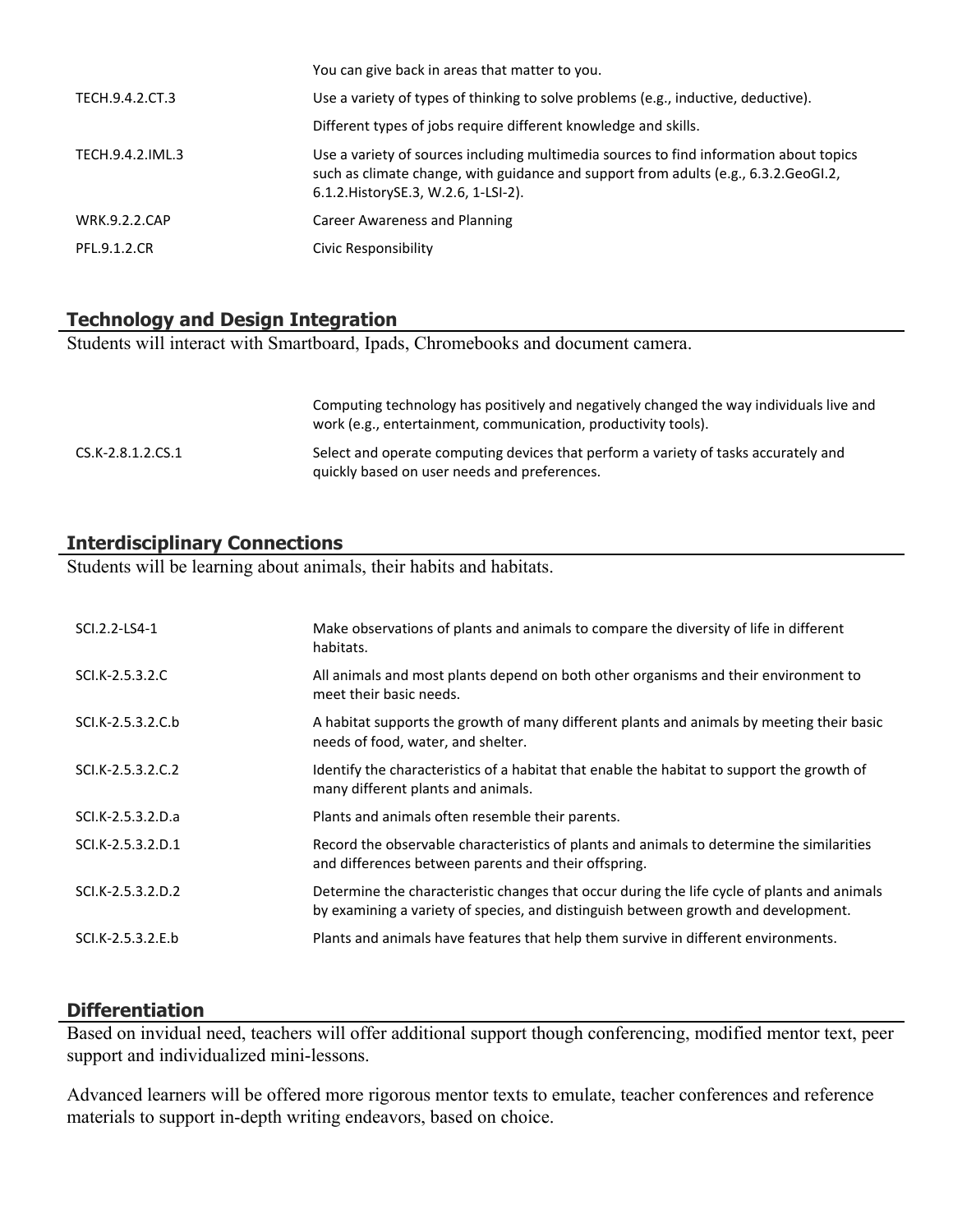- Understand that gifted students, just like all students, come to school to learn and be challenged.
- Pre-assess your students. Find out their areas of strength as well as those areas you may need to address before students move on.
- Consider grouping gifted students together for at least part of the school day.
- Plan for differentiation. Consider pre-assessments, extension activities, and compacting the curriculum.
- Use phrases like "You've shown you don't need more practice" or "You need more practice" instead of words like "qualify" or "eligible" when referring to extension work.
- Encourage high-ability students to take on challenges. Because they're often used to getting good grades, gifted students may be risk averse.

# **Definitions of Differentiation Components**:

- o Content the specific information that is to be taught in the lesson/unit/course of instruction.
- o Process how the student will acquire the content information.
- o Product how the student will demonstrate understanding of the content.
- o Learning Environment the environment where learning is taking place including physical location and/or student grouping

## **Differentiation occurring in this unit:**

Challenges and extentions will be provided to students as needed. Supporting and rermedial services will be provided.

# **Modifications & Accommodations**

IEP accommodations, and modifications will be in place, and teacher assigned modifications and accommodations will be assigned, assessed, and monitored.

Follow IEP accommodations and differentiate materials, project requirements as needed.

Refer to QSAC EXCEL SMALL SPED ACCOMMOCATIONS spreadsheet in this discipline.

## **Modifications and Accommodations used in this unit:**

IEP and 504 accommodations will be utilized.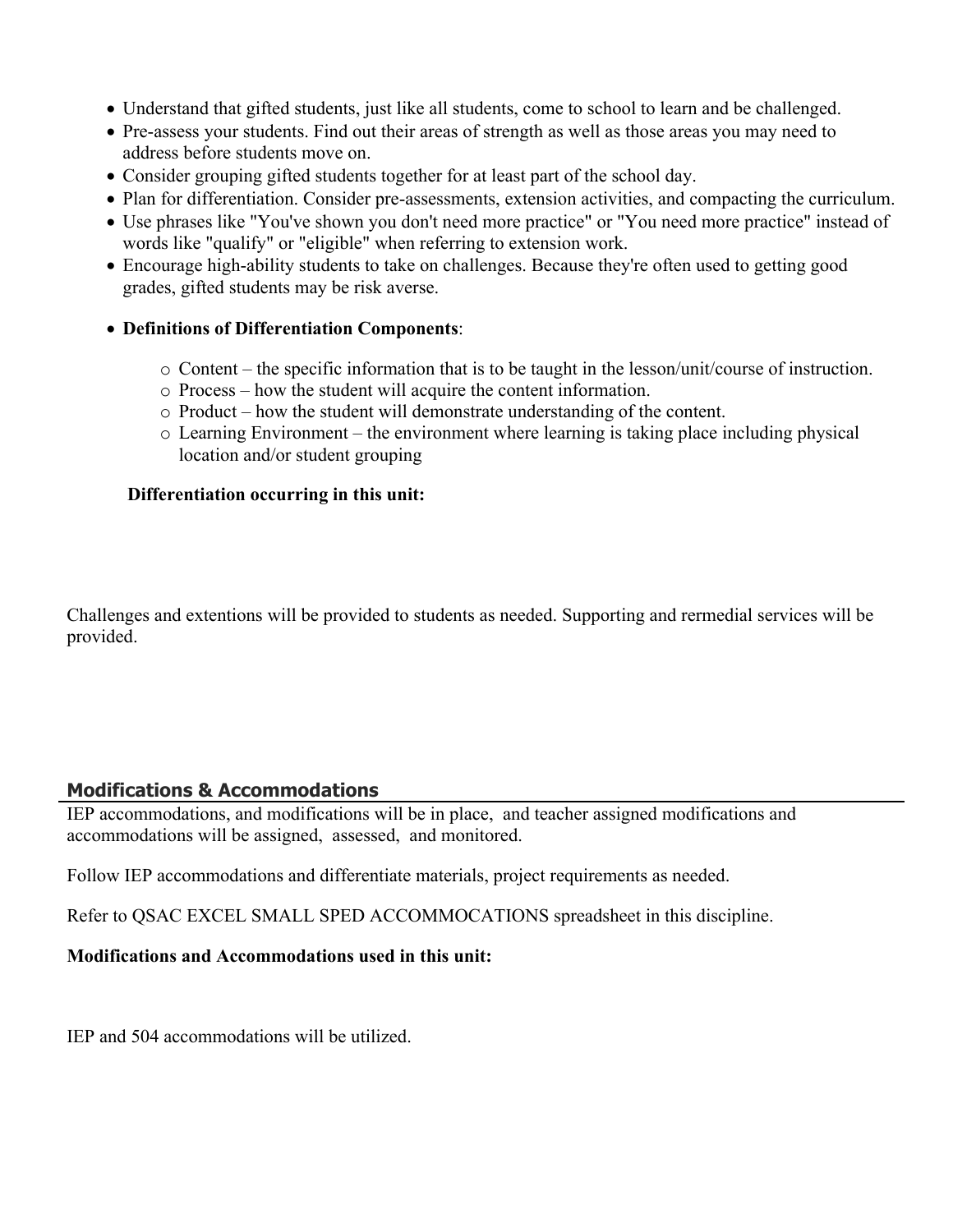# **Benchmark Assessments**

**Benchmark Assessments** are given periodically (e.g., at the end of every quarter or as frequently as once per month) throughout a school year to establish baseline achievement data and measure progress toward a standard or set of academic standards and goals.

#### **Schoolwide Benchmark assessments:**

Aimsweb benchmarks 3X a year

Linkit Benchmarks 3X a year

DRA

## **Additional Benchmarks used in this unit:**

DRA and Aimsweb

Linkit testing 3 times a year.

## **Formative Assessments**

Assessment allows both instructor and student to monitor progress towards achieving learning objectives, and can be approached in a variety of ways. **Formative assessment** refers to tools that identify misconceptions, struggles, and learning gaps along the way and assess how to close those gaps. It includes effective tools for helping to shape learning, and can even bolster students' abilities to take ownership of their learning when they understand that the goal is to improve learning, not apply final marks (Trumbull and Lash, 2013). It can include students assessing themselves, peers, or even the instructor, through writing, quizzes, conversation, and more. In short, formative assessment occurs throughout a class or course, and seeks to improve student achievement of learning objectives through approaches that can support specific student needs (Theal and Franklin, 2010, p. 151).

#### **Formative Assessments used in this unit:**

Writing on Demand (one a month)

Reading on Demand (one a month)

Guided Reading Checklists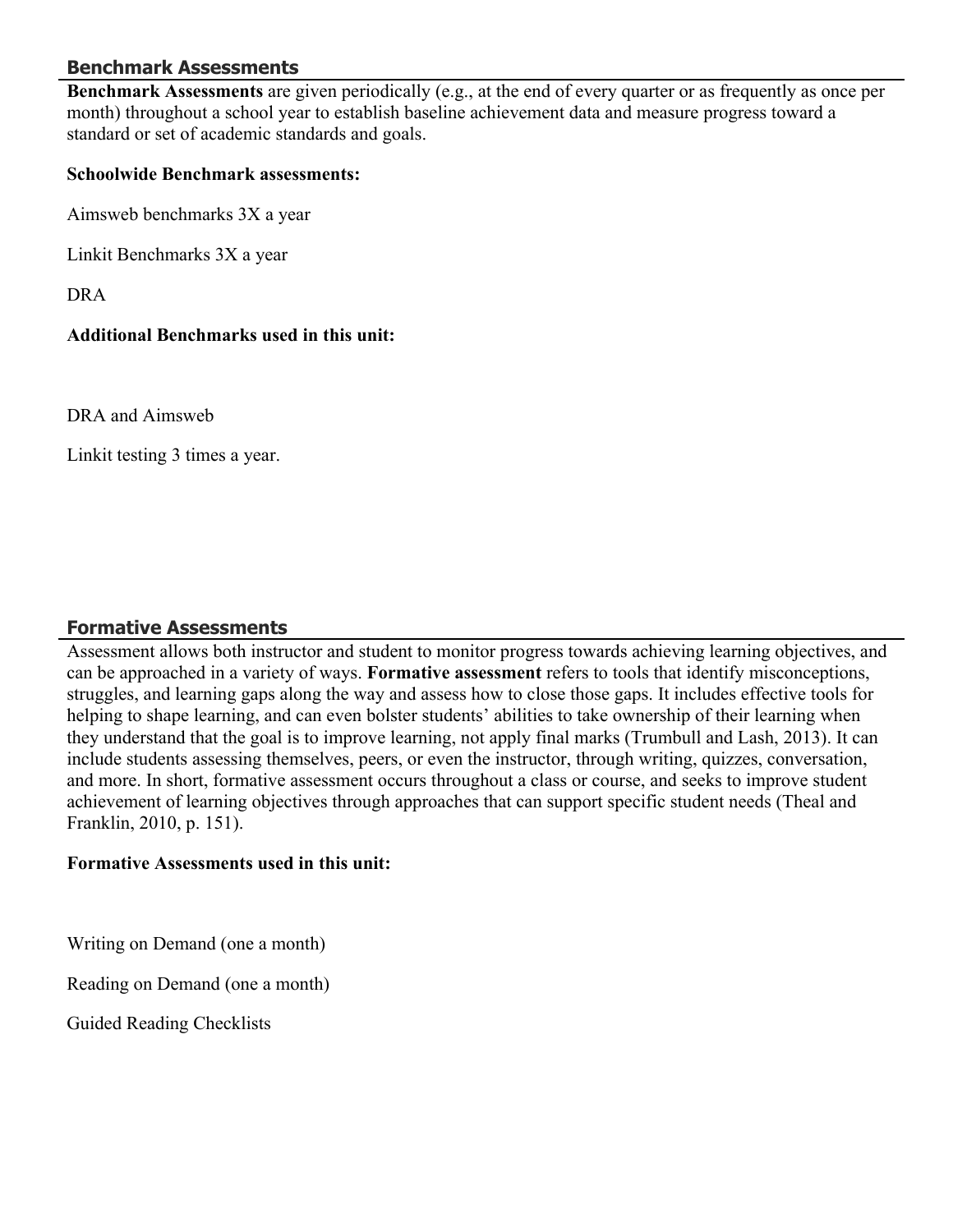#### **Summative Assessments**

**summative assessments** evaluate student learning, knowledge, proficiency, or success at the conclusion of an instructional period, like a unit, course, or program. Summative assessments are almost always formally graded and often heavily weighted (though they do not need to be). Summative assessment can be used to great effect in conjunction and alignment with formative assessment, and instructors can consider a variety of ways to combine these approaches.

#### **Summative assessments for this unit:**

Writing on Demand (one a month)

Reading on Demand (one a month)

Guided Reading Checklists

# **Instructional Materials**

Extensive Schoolwide leveled readers classroom library for choice reading.

Additional Optional Resources

o *Rigby Series of Leveled Readers*

o *The Magic Tree House Series* (Mary Pope Osborne)

o *Horrible Harry Series of Books (*Suzy Kline)

o *Scott Foresman Science Leveled Readers* (non-fiction)

**National Geographic Kids books:** Polar Bears, Penguins,Tigers, Ponies, Cheetahs, Lizards, Spiders, Whales, Dolphins, Koalas

#### **Standards**

LA.W.2.5 With guidance and support from adults and peers, focus on a topic and strengthen writing as needed through self-reflection, revising and editing.